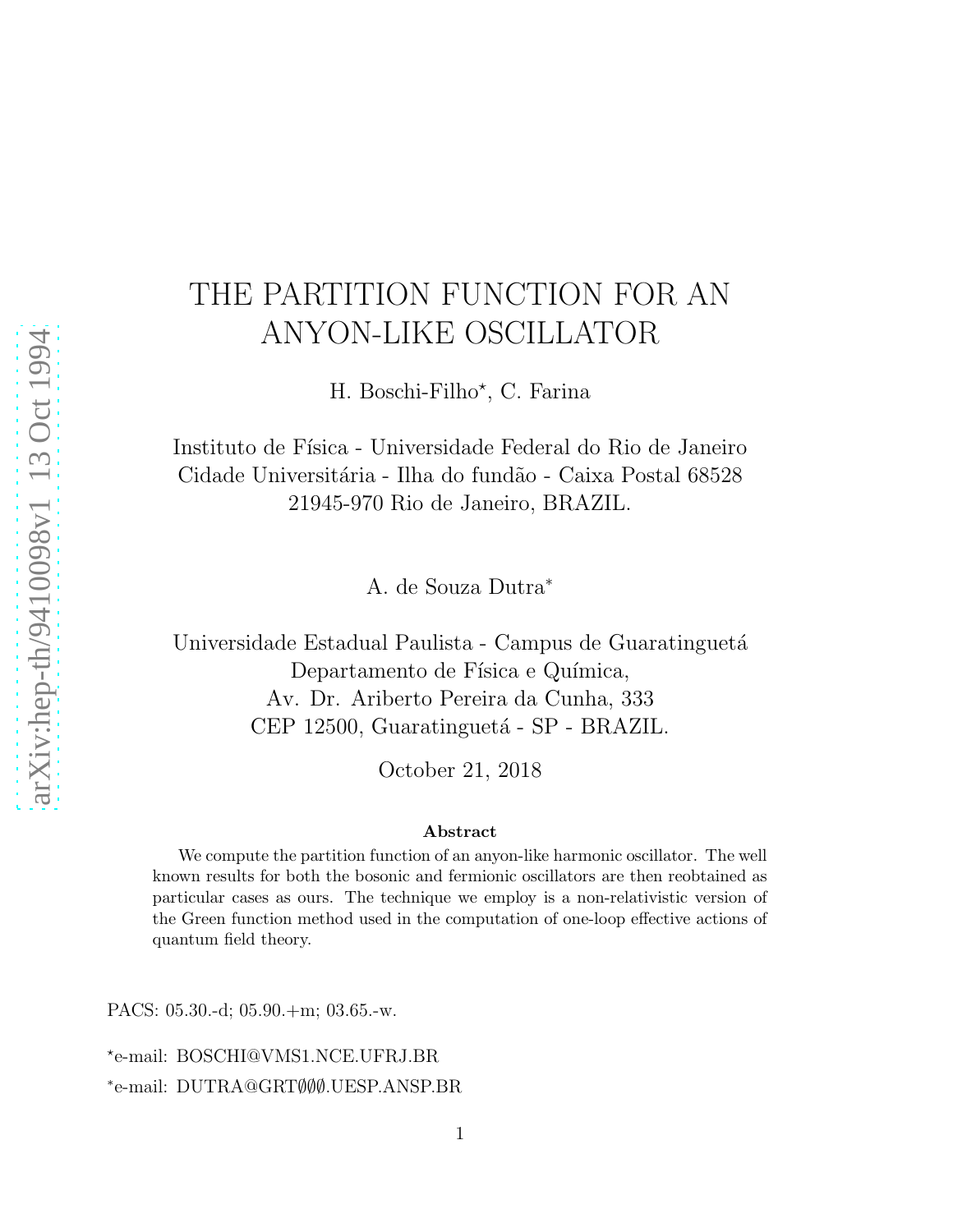Partition functions give the statistical behavior of a system of particles in thermal equilibrium with each other and with a thermal bath. In general, the search for these functions is not an easy task although for some particular systems there are well known results. Naturally, many techniques are available for doing this work. In particular, Gibbons [\[1](#page-8-0)] used the fact that the partition functions for the bosonic and fermionic oscillators could be written as determinants of the relevant operator, with periodic and antiperiodic boundary conditions, respectively, in order to compute them through the  $\zeta$ -function method.

Specifically speaking, it follows directly from the definition of a partition function that for any bosonic system we can write

$$
Z^{B}(\beta) = Tr e^{-\beta H}
$$
  
= 
$$
\int dx_0 < x_0 |e^{-\beta H}|x_0>
$$
  
= 
$$
\int dx_0 K(x_0, x_0; \tau = -i\hbar \beta),
$$
 (1)

where  $K(x, y; \tau)$  is the usual Feynman propagator. For the bosonic (harmonic) oscillator, we substitute its path integral representation and get

$$
Z^{B}(\beta) = \int dx_{0} \int_{x(0)=x_{0}} [Dx] e^{-\frac{1}{2} \int_{0}^{\beta} x(\tau)(\omega^{2} - \partial^{2})x(\tau) d\tau}
$$
  
\n
$$
= \int_{x(0)=x(\beta)} [Dx] e^{-\frac{1}{2} \int_{0}^{\beta} x(\tau)(\omega^{2} - \partial^{2})x(\tau) d\tau}
$$
  
\n
$$
= det^{-1/2} (\omega^{2} - \partial^{2})|_{periodic}
$$
\n(2)

Analogously, using standard Grassmann variables, it can be shown that the partition function for the (second order) fermionic oscillator is given by [\[1](#page-8-0)],[[2\]](#page-8-0)

$$
Z^{F}(\beta) = \det^{1}(\omega^{2} - \partial^{2})|_{antiperiodic}
$$
\n(3)

Here, we will in fact generalize these results by making analogous calculations, but this time we shall impose a generalized boundary condition which contains as particular cases the periodic and antiperiodic conditions discussed in Gibbon's paper. Besides, we shall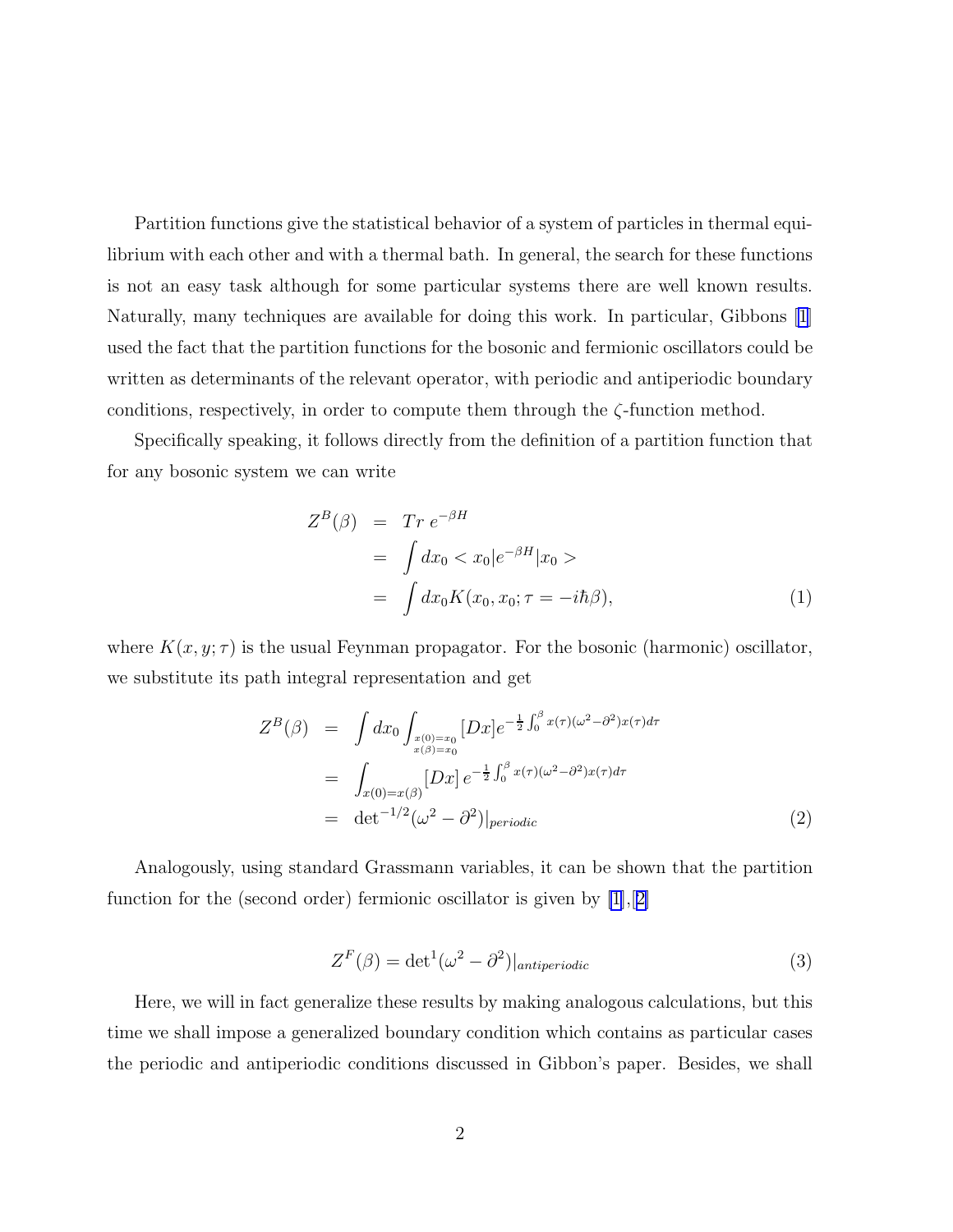<span id="page-2-0"></span>use an alternative technique which is the non relativistic version of the Green function method for computing effective actions in quantum field theory[[4](#page-8-0)],[\[5](#page-8-0)].

Suppose, then, we want to compute the following determinant

$$
\exp[\Gamma_s^{\theta}(\omega)] = \det^s \left(\omega^2 + \partial_t^2\right)_{\theta} \equiv \det^s (L)_{\theta},\tag{4}
$$

where  $L$  acts on functions that satisfy some given boundary condition specified by the label θ. The power of the determinant given by the parameter s is left completely arbitrary to take into account the cases that interpolate between the fermionic and the bosonic oscillators. Hence, playing with the boundary condition and the parameter s we can pass continuously from the bosonic to the fermionic oscillator. That is why we refer to this determinant as the partition function of an "anyon-like" oscillator.

Suggested by the Green function method usually employed in quantum field theory, we write

$$
\frac{\partial}{\partial \omega} \Gamma_s^{\theta}(\omega) = 2s\omega Tr \left( L^{-1} \right)_{\theta}
$$

$$
= 2s\omega \int_0^{\tau} G_{\omega}^{\theta}(t, t) dt , \qquad (5)
$$

where the Green function  $G^{\theta}_{\omega}(t, t')$  satisfies

$$
\left(\omega^2 + \partial_t^2\right) G_{\omega}^{\theta}(t, t') = \delta(t - t'),\tag{6}
$$

as well as some boundary condition (to be given in a moment). Integrating the above equation we obtain

$$
\Gamma_s^{\theta}(\omega) - \Gamma_s^{\theta}(0) = 2s \int_0^{\omega} d\omega' \omega' \int_0^{\tau} dt G_{\omega'}^{\theta}(t, t).
$$
\n(7)

Since our purpose here is to use a generalized boundary condition in the sense that the periodic and antiperiodic cases will appear as particular cases, and in order to make connection with the behavior of correlation functions of anyon-like systems, it is natural to impose the following  $\theta$ -dependent condition

$$
G^{\theta}_{\omega}(t+\tau,t') = e^{-i\theta} G^{\theta}_{\omega}(t,t'). \tag{8}
$$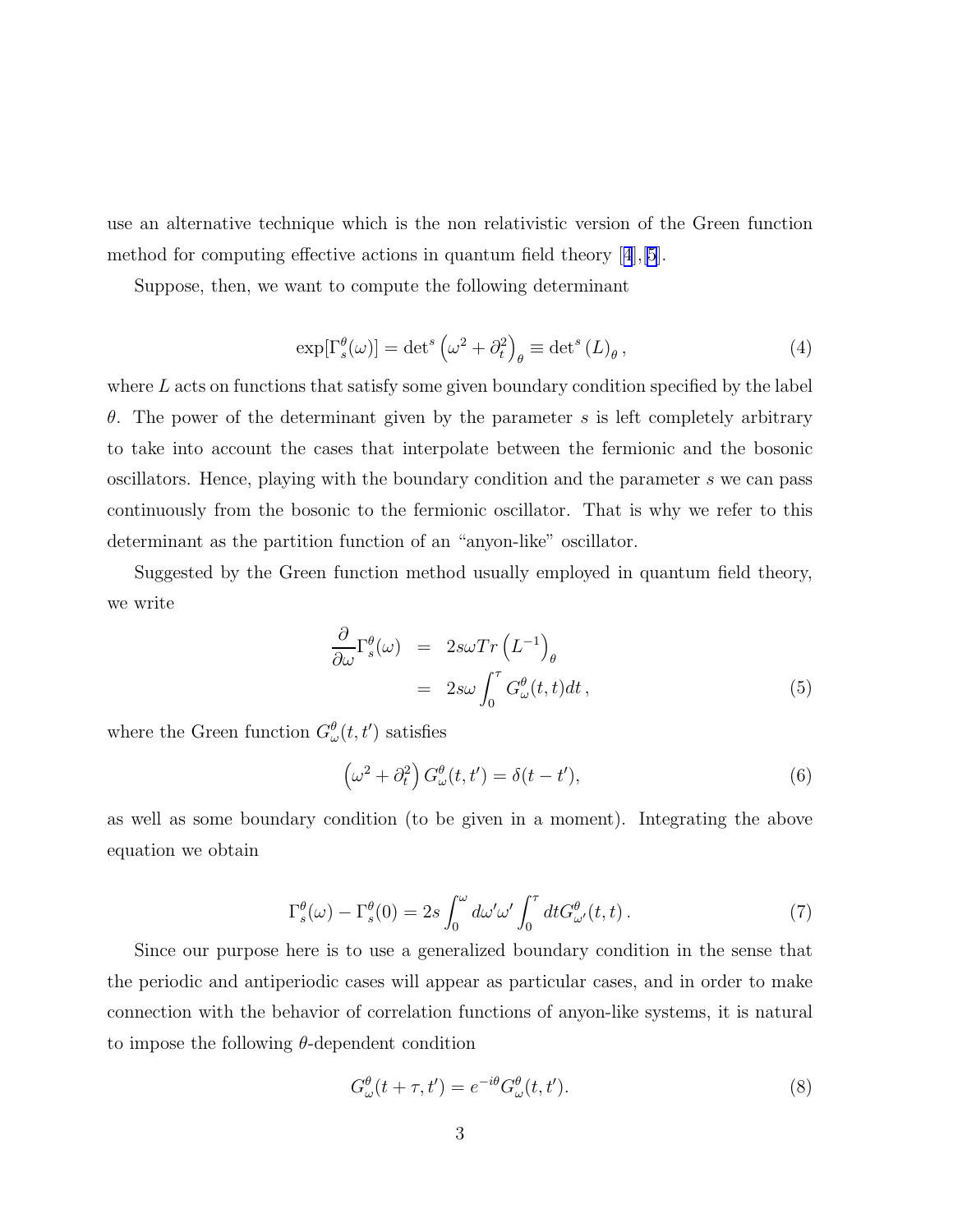<span id="page-3-0"></span>It is clear that this boundary condition becomes periodic for  $\theta = 0$  and antiperiodic for  $\theta = \pi$ . Depending on these conditions and the value of the parameter s, which can be thought as a "statistical" parameter, this determinant will be mapped into different partition functions. As these particular cases are related to bosonic and fermionic systems, this condition of general periodicity could, in principle, be related to particles whose statisticsinterpolates bosons and fermions,  $i.$   $e.,$  anyons  $[6].$  $[6].$  $[6].$ 

It is straightforward to construct the Green function  $G^{\theta}_{\omega}(t-t')$ . Using basically the same technique that Kleinert[[7\]](#page-8-0) employed for the simpler cases of periodic and antiperiodic boundary conditions, it can be shown that (see the Appendix)

$$
G_{\omega}^{\theta}(t-t') = \frac{e^{-i\theta/2}}{4\omega} \left[ \frac{e^{i\omega(t-t'-\tau/2)}}{\sin(\frac{\omega\tau+\theta}{2})} + \frac{e^{-i\omega(t-t'-\tau/2)}}{\sin(\frac{\omega\tau-\theta}{2})} \right] ; \quad t-t' \in [0,\tau)
$$
 (9)

Substitutingthis Green function in Eq. ([7\)](#page-2-0), for the interval  $[0, \tau)$  and with  $t = t'$ , we have

$$
\Gamma_s^{\theta}(\omega) - \Gamma_s^{\theta}(0) = 2s \int_0^{\tau} dt \int_0^{\omega} d\omega' \omega' \left\{ \frac{e^{-i\omega'\tau/2}}{4\omega'} \left[ \frac{e^{-i\omega'\tau/2}}{\sin(\frac{\omega'\tau+\theta}{2})} + \frac{e^{i\omega'\tau/2}}{\sin(\frac{\omega'\tau-\theta}{2})} \right] \right\}
$$
  
=  $\ln \left\{ e^{i\theta} \left[ -1 + e^{-i(\theta+\omega\tau)} \right] \left[ 1 - e^{-i(\theta-\omega\tau)} \right] \right\}^s.$  (10)

Recalling Eq.([4](#page-2-0)) we see that the exponential of  $\Gamma_s^{\theta}(\omega)$  is the desired determinant. Identifying  $\tau = -i\beta$  ( $\hbar = 1$ ), taking  $\theta = 0$  (periodic boundary condition) and  $s = -1/2$ , this determinant reduces, apart from a constant factor  $\exp[\Gamma_s^{\theta}(0)]$ , which hereafter we call C, to the partition function for a bosonic oscillator [\[1\]](#page-8-0), [\[7](#page-8-0)],[[8\]](#page-8-0), namely,

$$
Z^{B}(\beta) = \exp\left[\Gamma^{0}_{-1/2}(\omega)\right] = \frac{C}{2\sinh(\frac{\omega\beta}{2})},\tag{11}
$$

Note that any thermodynamical quantity which can be obtained form the partition function does not depend on C.

Analogously, for a fermionic oscillator, we just make  $\theta = \pi$  (antiperiodic boundary condition) and  $s = +1$ , so that  $\exp\left[\Gamma_s^{\theta}(\omega)\right]$  reduces to the following partition function

$$
Z^{F(2)}(\beta) = \exp\left[\Gamma_{+1}^{\pi}(\omega)\right] = 4C\cosh^2(\frac{\omega\beta}{2}).\tag{12}
$$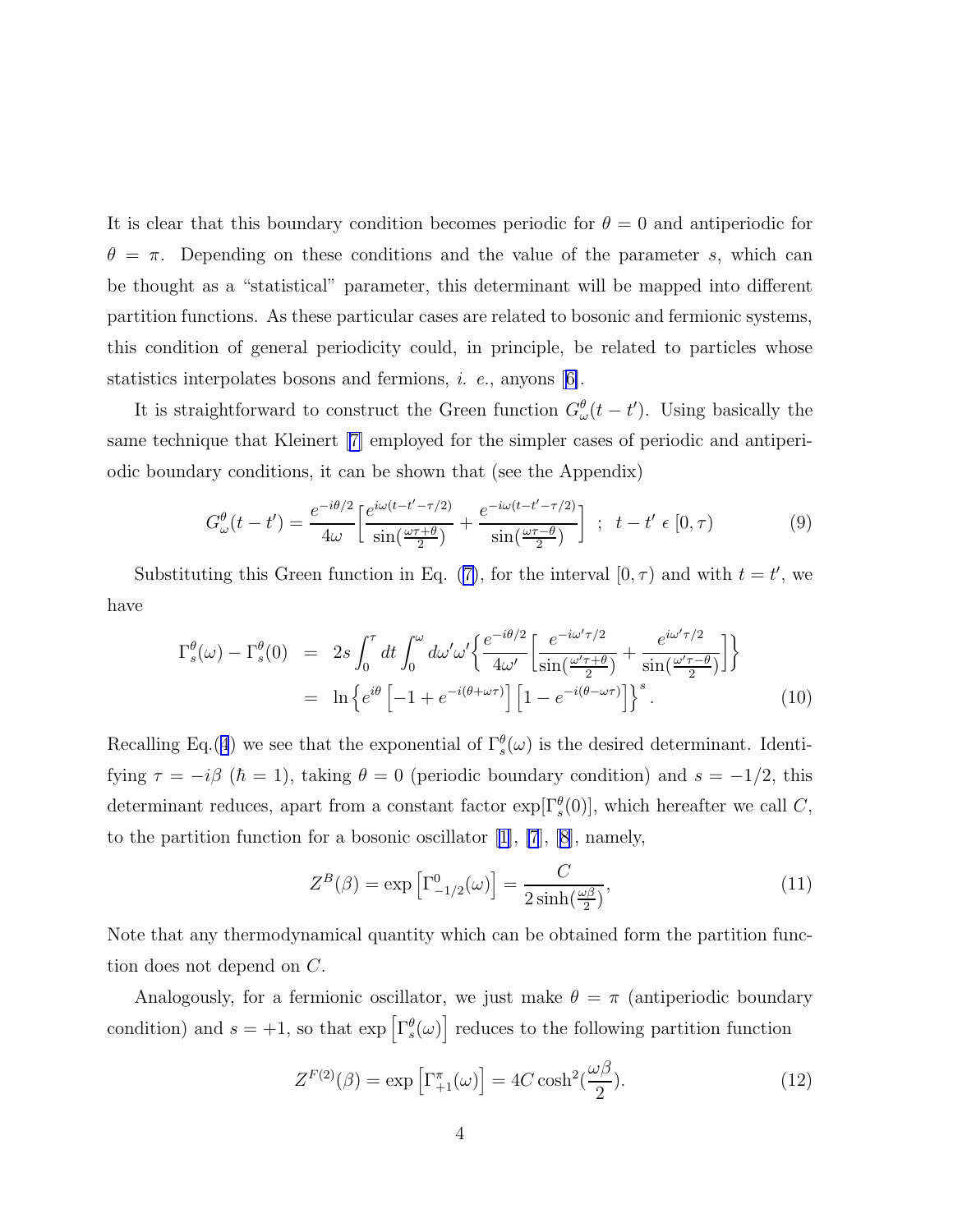This result corresponds to the partition function for a second order fermionic oscillator. One can check it by calculating explicitly the eigenvalues for the Finkelstein-Villasante Grassmann oscillator (with  $N=2$ ) [\[3\]](#page-8-0) and then finding its partition function by summing thetrace of  $\exp(-\beta E_n)$ . This result differs from the one given by Gibbons [[1\]](#page-8-0) in the quadratic power of  $\cosh(\frac{\omega\beta}{2})$ , once he considered an equivalent linear Grassmann oscillator opposed to the quadratic case discussed here. This linear case can also be obtained from our discussion if we take from the very beginning the determinant of  $L^{1/2}$  instead of L, so that we find

$$
Z^{F(1)}(\beta) = \exp\left[\Gamma_{+1}^{\pi}(\omega)\right]_{Linear} = 2C\cosh(\frac{\omega\beta}{2}),\tag{13}
$$

whichis the well known partition function for the linear fermionic oscillator  $[1], [7], [8].$  $[1], [7], [8].$  $[1], [7], [8].$  $[1], [7], [8].$  $[1], [7], [8].$  $[1], [7], [8].$  $[1], [7], [8].$ 

For the general case, the partition function reads

$$
Z_s^{\theta}(\beta) \equiv \exp\left[\Gamma_s^{\theta}(\omega)\right]
$$
  
=  $\left[e^{-i\theta} \left(-1 + e^{-i(\theta + \omega \tau)}\right) \left(1 - e^{-i(\theta - \omega \tau)}\right)\right]^s$   
=  $4^s \left[\cosh^2 \frac{\omega \beta}{2} - \cos^2 \frac{\theta}{2}\right]^s$ , (14)

where for simplicity we put  $C = 1$ . Naturally, the above calculated partition functions are particular cases of Eq. (14).

Note that, in Eq.  $(14)$ , we left the statistics parameter s free. In fact, it may be a function of the periodicity parameter  $\theta$ , interpolating between  $s(\theta = 0) = -1/2$  (bosonic case) and  $s(\theta = \pi) = +1$  (fermionic case), as for example  $s(\theta) = -1/2 + 3/2f(\theta)$ , where  $f(\theta)$  may be a function which satisfies  $f(0) = 0$  and  $f(\pi) = +1$ . We wonder if this factor can be obtained from the functional integration of a generalized variable, with arbitrary commutation relation, interpolating the cases of bosonic (c-number) and Grassmannian variables, as a kind of a q-deformed calculation[[9\]](#page-8-0),[\[10\]](#page-8-0).

Another possible interpretation for this generalized partition function is in relation with parasystems [\[11](#page-8-0)], where there is a parameter for which convenient limits reproduce the bosonic and fermionic oscillators [\[12\]](#page-8-0). However, the connection between these systems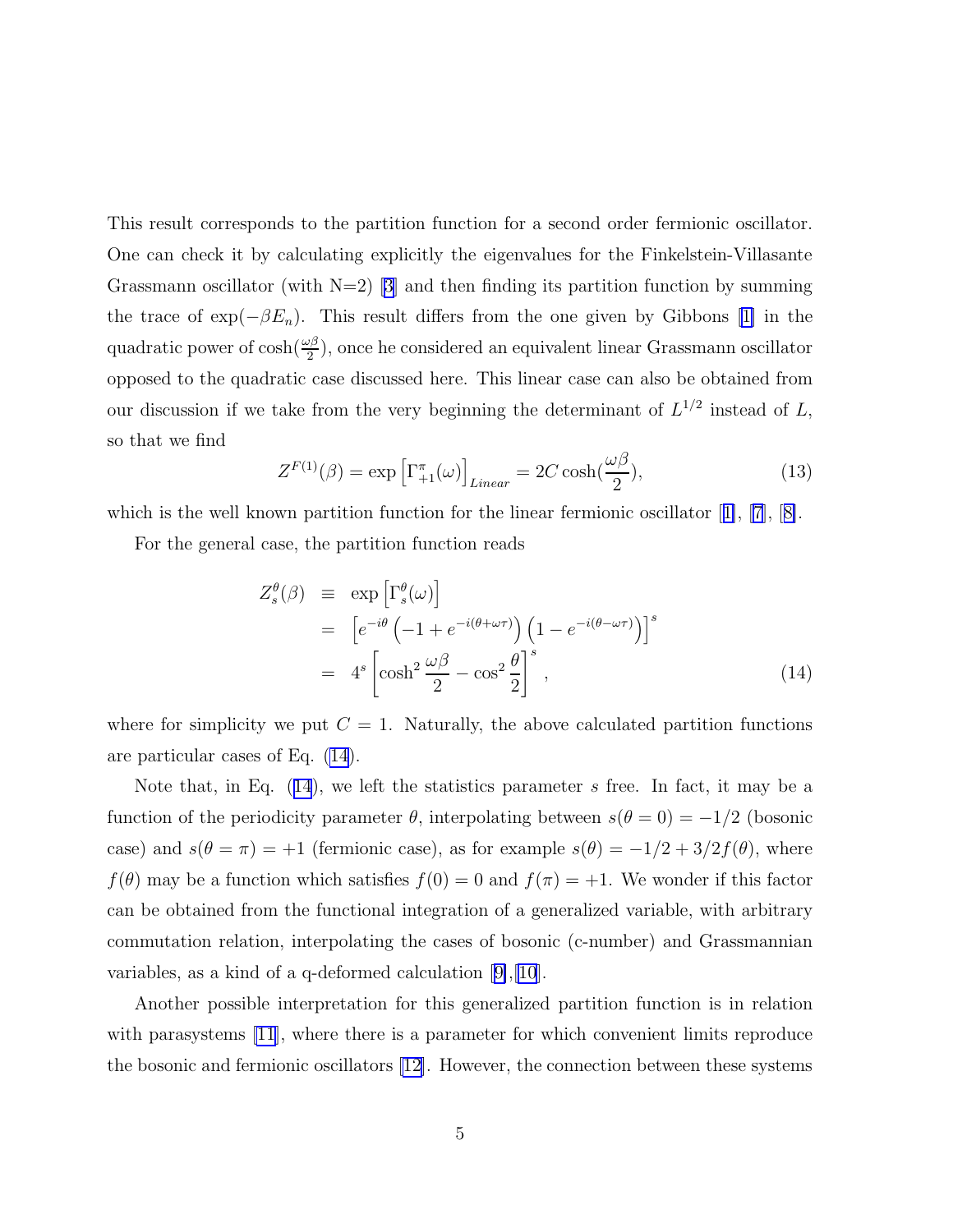<span id="page-5-0"></span>with the present calculations (if any) seems to be non-trivial and deserves further study. This will be discussed elsewhere.

One of the authors  $(C.F.)$  would like to thank to M.Asorey and A.J.Seguí-Santonja for enlightening discussions and to the Theoretical Physics Department of the University of Zaragoza for hospitality during his stay in Zaragoza, where part of this work was done. The authors would like also to acknowledge A. Das for helpful discussions. This work was partially supported by MEC-CAICYT and Conselho Nacional de Desenvolvimento Científico e Tecnológico (CNPq).

## Appendix

In this Appendix we construct the Green function Eq.([9\)](#page-3-0). The following discussion is similar to that found in Kleinert[[7\]](#page-8-0). In fact, we generalize Kleinert's calculations for the cases where the boundary conditions are neither periodic and antiperiodic, but anyon-like conditions.

The spectral representation for  $G_{\omega}^{\theta}(t)$  is given by

$$
G_{\omega}^{\theta}(t) = \frac{1}{\tau} \sum_{m=-\infty}^{\infty} \frac{e^{-i\omega_m^{\theta}t}}{\omega^2 - \omega_m^{\theta^2}}
$$
  
= 
$$
\frac{1}{\tau} \sum_{m=-\infty}^{\infty} \left\{ \frac{e^{-i\omega_m^{\theta}t}}{2i\omega} \left[ \frac{i}{\omega - \omega_m^{\theta}} + \frac{i}{\omega + \omega_m^{\theta}} \right] \right\}
$$
  
= 
$$
\frac{1}{2\omega i} \left\{ G_{-}^{\theta}(t) + G_{+}^{\theta}(t) \right\},
$$
(15)

where  $\omega_m^{\theta} = (2\pi m + \theta)/\tau$  and we identified the spectral representation of  $G_{\pm}^{\theta}(t)$ , which are respectively the Green functions associated to the first order operators  $(i\partial_t \pm \omega)$  also satisfying the generalized periodic boundary condition, Eq.([8\)](#page-2-0).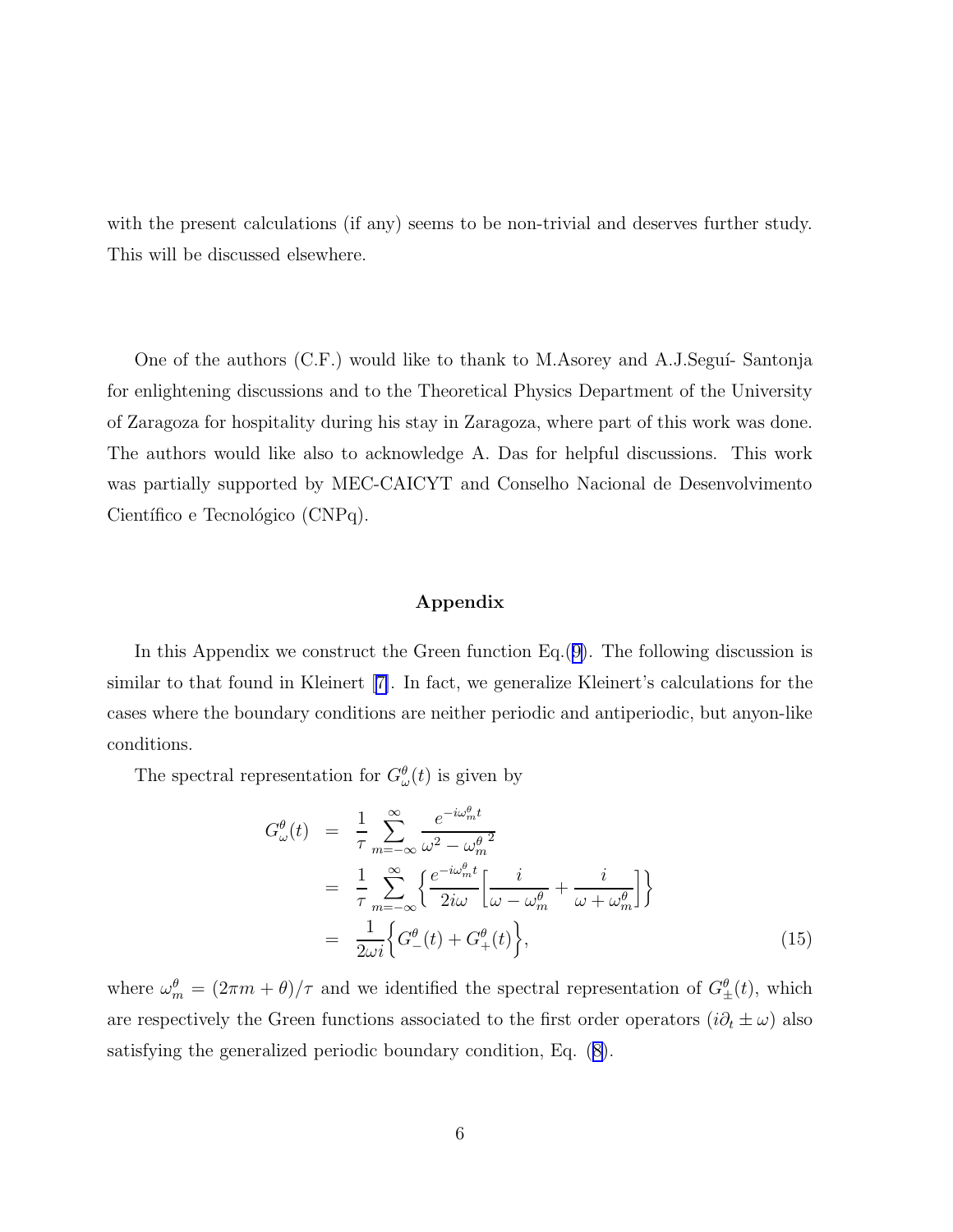<span id="page-6-0"></span>Using the Poisson summation formula [\[13](#page-8-0)]

$$
\sum_{m=-\infty}^{\infty} f(m) = \int_{-\infty}^{\infty} d\mu \sum_{n=-\infty}^{\infty} e^{2\pi i \mu n} f(\mu), \tag{16}
$$

we can write for  $G_{\pm}^{\theta}(t)$ 

$$
G_{\pm}^{\theta}(t) = \frac{i}{\tau} \sum_{m=-\infty}^{\infty} \frac{e^{-i\omega_m^{\theta}t}}{\omega \pm \omega_m^{\theta}}
$$
  
= 
$$
\sum_{n=-\infty}^{\infty} \int_{-\infty}^{\infty} \frac{d\omega'}{2\pi} e^{-i(\omega' t - n\omega' \tau + n\theta)} \left(\frac{i}{\omega \pm \omega'}\right).
$$
 (17)

Identifying

$$
G_{\pm}(t) = \int_{-\infty}^{\infty} \frac{d\omega'}{2\pi} e^{-i\omega' t} \left(\frac{i}{\omega \pm \omega'}\right)
$$
 (18)

as the Green functions associated with the first order operators  $(i\partial_t \pm \omega)$ , but this time valid for an infinite time interval, we may cast (17) into the form

$$
G_{\pm}^{\theta}(t) = \sum_{n = -\infty}^{\infty} e^{-in\theta} G_{\pm}(t - n\tau).
$$
 (19)

Hence, to obtain  $G_{\pm}^{\theta}(t)$ , we need first to compute  $G_{\pm}(t)$ . By residue calculations this can be made after setting  $\omega \to \omega - i\eta$ . With this prescription, it can be easily shown that

$$
G_{\pm}(t) = -\Theta(\mp t)e^{\pm i\omega t},\qquad(20)
$$

where  $\Theta(t)$  is the usual Heaviside step function. Substituting (20) into (19), we get

$$
G_{\pm}^{\theta}(t) = -\sum_{n=-\infty}^{\infty} e^{-in\theta} \Theta(\mp t \pm n\tau) e^{\pm i\omega(t - n\tau)}.
$$
 (21)

Since this expression has a period  $\tau$ , we can restrict ourselves to the interval  $t\epsilon[0,\tau)$ . Hence, the sum appearing in the r.h.s. of (21) can be easily done, yielding for  $G_{+}^{\theta}(t)$ 

$$
G_{+}^{\theta}(t) = -e^{i\omega t} \sum_{n=1}^{+\infty} e^{-in(\omega \tau + \theta)}
$$
  
= 
$$
-e^{i\omega t} \left\{ e^{-i(\omega \tau + \theta)} + e^{-2i(\omega \tau + \theta)} + \dots \right\}
$$
  
= 
$$
-\frac{e^{i\omega t} e^{-i(\omega \tau + \theta)}}{1 - e^{-i(\omega \tau + \theta)}}.
$$
 (22)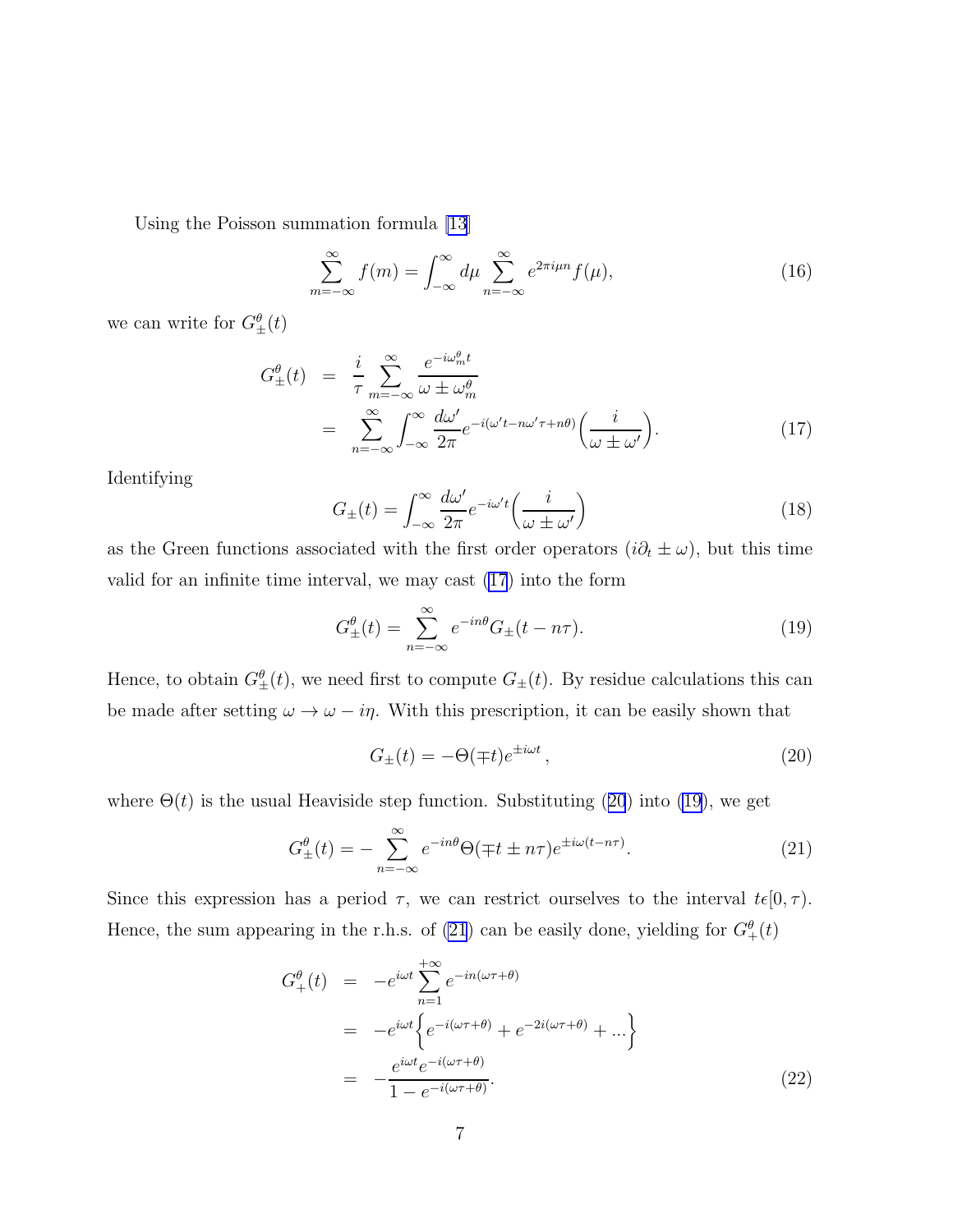Analogously, for  $G_{-}^{\theta}(t)$  we have

$$
G_{-}^{\theta}(t) = -e^{-i\omega t} \sum_{n=0}^{\infty} e^{-in(\omega \tau - \theta)}
$$
  
= 
$$
-e^{-i\omega t} \left\{ 1 + e^{-i(\omega \tau - \theta)} + e^{-2i(\omega \tau - \theta)} + \dots \right\}
$$
  
= 
$$
-\frac{e^{-i\omega t}}{1 - e^{-i(\omega \tau - \theta)}}.
$$
 (23)

Of course, outside this interval, the result can be obtained by periodicity. Substituting [\(22](#page-6-0)) and (23) into [\(15](#page-5-0)) and rewriting t as  $t - t'$ , we finally obtain

$$
G_{\omega}^{\theta}(t-t') = \frac{e^{-i\theta/2}}{4\omega} \left[ \frac{e^{i\omega(t-t'-\tau/2)}}{\sin(\frac{\omega\tau+\theta}{2})} + \frac{e^{-i\omega(t-t'-\tau/2)}}{\sin(\frac{\omega\tau-\theta}{2})} \right] ; \quad t-t' \in [0,\tau)
$$
 (24)

This Green function satisfies Eqs.([6](#page-2-0)) and([8\)](#page-2-0). This formula generalizes the previous known particular cases of periodic ( $\theta = 0$ ) and anti-periodic ( $\theta = \pi$ ) boundary conditions, for which we find the well known results in accordance with the literature[[7\]](#page-8-0).